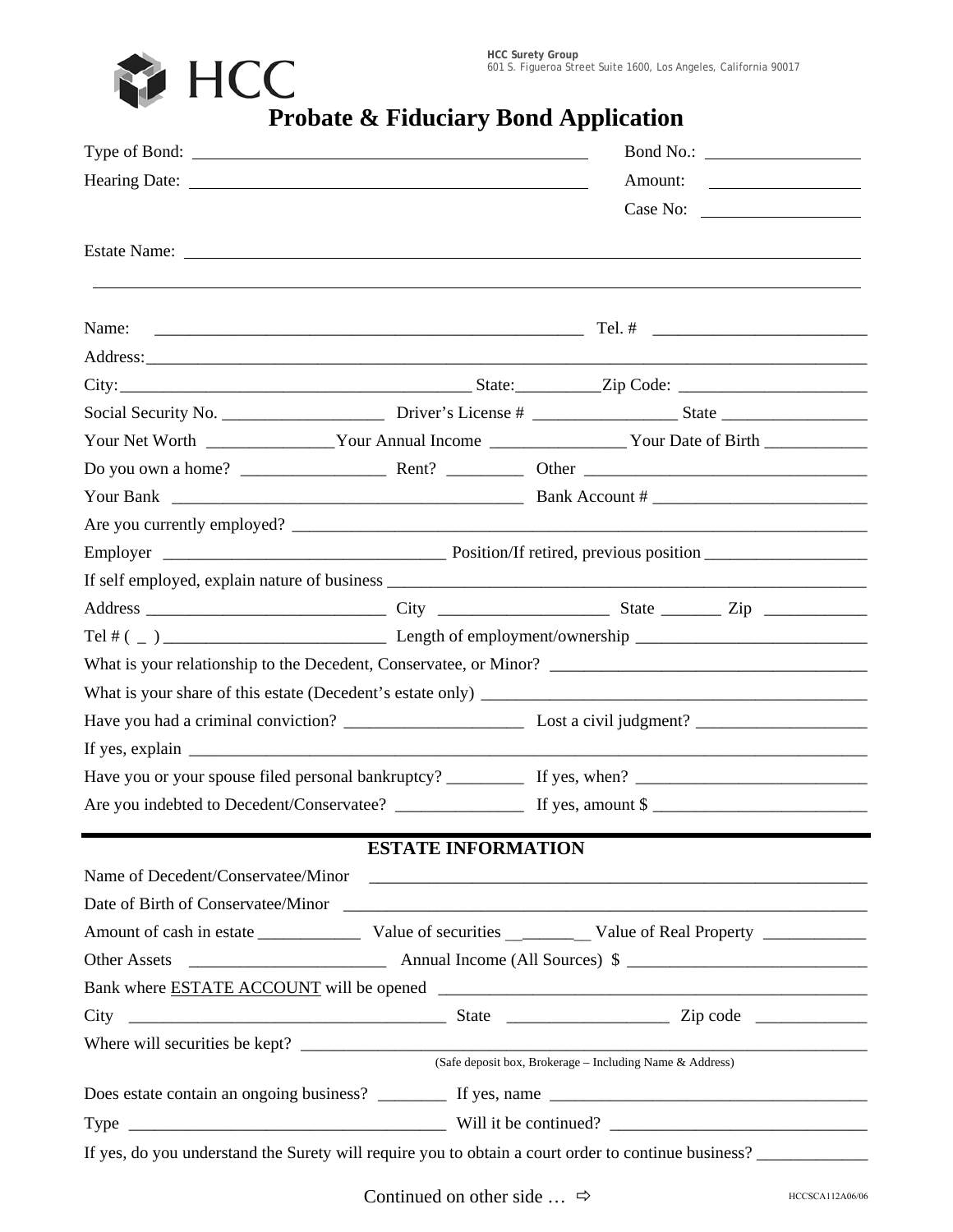### **APPLICANT'S ATTORNEY INFORMATION**

| Your Attorney's name |                                                                                             |                                                                                                                                                                                                                                                                                                                       |  |  |  |
|----------------------|---------------------------------------------------------------------------------------------|-----------------------------------------------------------------------------------------------------------------------------------------------------------------------------------------------------------------------------------------------------------------------------------------------------------------------|--|--|--|
|                      |                                                                                             | Phone No.                                                                                                                                                                                                                                                                                                             |  |  |  |
|                      |                                                                                             |                                                                                                                                                                                                                                                                                                                       |  |  |  |
|                      |                                                                                             | State $\frac{1}{2}$ $\frac{1}{2}$ $\frac{1}{2}$ $\frac{1}{2}$ $\frac{1}{2}$ $\frac{1}{2}$ $\frac{1}{2}$ $\frac{1}{2}$ $\frac{1}{2}$ $\frac{1}{2}$ $\frac{1}{2}$ $\frac{1}{2}$ $\frac{1}{2}$ $\frac{1}{2}$ $\frac{1}{2}$ $\frac{1}{2}$ $\frac{1}{2}$ $\frac{1}{2}$ $\frac{1}{2}$ $\frac{1}{2}$ $\frac{1}{2}$ $\frac{1$ |  |  |  |
|                      | Do you understand that the first year's bond premium is not refundable?                     |                                                                                                                                                                                                                                                                                                                       |  |  |  |
|                      | Do you understand the court must order all increases and reductions to the bond?            |                                                                                                                                                                                                                                                                                                                       |  |  |  |
|                      |                                                                                             | Do you understand the bond is in effect until a final discharge is signed by the judge and a copy delivered to the surety?                                                                                                                                                                                            |  |  |  |
|                      | Do you understand the bond premium is to be paid annually?                                  |                                                                                                                                                                                                                                                                                                                       |  |  |  |
|                      | Do you understand you must retain an attorney throughout the administration of this estate? |                                                                                                                                                                                                                                                                                                                       |  |  |  |

# **REQUIRED**

# **AUTHORIZATION TO CHARGE CREDIT CARD** (IN THE EVENT OF NON-PAYMENT OF PREMIUM.)

HCC Surety Group and its subsidiaries, will continue to provide bonds and service to its clients on a timely basis, requiring that guaranteed premiums be paid within (45) days after issuance of any bond(s) and within (45) days after date of renewal each year until we are furnished, by you or your attorney with a final discharge of other judgment exonerating the bond or surety in this matter. The authorization information below will be held on file in confidence. The credit card number may be checked for validity before issuance of the bond. No charge will be made unless or until non-payment of premium as described below.

HCC Surety Group and its subsidiaries, will hold this authorization information on file until there is a non-payment of premium through normal means of billing practice. If, after a billing cycle of thirty (30) days from the date of issuance of the bond (specifically the date of execution on the bond form), premium is not received in this office by close of business on the 30th day, then you authorize us to charge the card below for "premium(s) due".

Once the "premium(s) due" becomes (31) days late, the card number below may be used to pay the premium for the bond or service which was provided to you by HCC Surety Group at 601 S. Figueroa St., Suite 1600, Los Angeles, CA 90017 (310) 649-0990.

Applicant agrees that HCC Surety Group and its subsidiaries, may pursue all avenues of collection, including use of collection agencies, and authorizes HCC Surety Group and its subsidiaries to submit credit card charges using the charge card listed below to recover all payments due and all other unpaid amounts due to non-payment of premium.

Card Type: VISA \_\_\_\_\_\_\_\_ M/C \_\_\_\_\_\_\_\_\_\_\_ Card No: \_\_\_\_\_\_\_\_\_\_\_\_\_\_\_\_\_\_\_\_\_\_\_\_\_\_\_\_\_\_\_ Exp Date: \_\_\_\_\_\_\_\_\_\_\_\_\_\_\_\_\_\_

I hereby declare that I am the holder of the above credit card, or have been authorized by the holder of said card, to use it to pay premium(s) or services provided by HCC Surety Group and its subsidiaries. I also understand that this credit card may be charged for any future invoice renewal premiums that become more that (30) days past due as described above.

Name on Card: \_\_\_\_\_\_\_\_\_\_\_\_\_\_\_\_\_\_\_\_\_\_\_\_\_\_\_\_\_\_\_\_\_\_\_Cardholder Signature: \_\_\_\_\_\_\_\_\_\_\_\_\_\_\_\_\_\_\_\_\_\_\_\_\_\_\_\_\_Date\_\_\_\_\_\_\_\_\_\_\_\_\_

## **INDEMNITY AGREEMENT**

The undersigned applicant and/or indemnitors hereby request that HCC Surety Group, comprised of American Contractors Indemnity Company, U.S. Specialty Insurance Company and Texas Bonding Company, and its affiliates, subsidiaries, and reinsurers (hereinafter collectively referred to as "the Company") become surety for and furnish the above bond and such other bond or bonds as may now or hereafter be required by or on behalf of the above named applicant. I understand that a consumer report may be obtained about me now and from time to time in the future, and if I ask, I will be told if a consumer report has been obtained and the name and address of the agency that supplied the report.

The undersigned declares under penalty of perjury that the information and statements contained in this application are true, and the undersigned jointly and severally, in consideration of the Company being a surety, or executing or guaranteeing any bond or bonds for the applicant, do for value received hereby covenant, promise, and agree to pay the Company the usual annual premium; and we each jointly and severally agree to indemnify and keep indemnified the Company from and against any liability and all costs, charges, suits, damages, counsel fees and expenses of whatever kind or nature which said Company shall at any time sustain or incur, for or by reason, or in consequence of said Company having become surety or entering into such bond or bonds and agree to place the Company in funds to meet any claim or demand before it shall be required to make payment.

Unless otherwise indicated herein, the bond applied for shall not be applicable to guarantee or insure the applicant's operation, management, or control of an ongoing business operation. Additionally, the Company may at its discretion impose a "joint control" requirement as a condition of the issuance of the bond to the undersigned applicant. In any event, issuance of a bond to the undersigned applicant is conditioned upon the applicant's retention of competent legal counsel throughout the duration of any period of time, which the bond is in effect.

| $\sim$<br>.31Y<br> | aa<br>11<br>___________<br>______<br>________<br>_______<br>________ | 77<br>$ -$<br>_______________ |
|--------------------|----------------------------------------------------------------------|-------------------------------|
|                    |                                                                      |                               |

By: \_\_\_\_\_\_\_\_\_\_\_\_\_\_\_\_\_\_\_\_\_\_\_\_\_\_\_\_\_\_\_\_\_\_\_\_\_\_\_\_ X \_\_\_\_\_\_\_\_\_\_\_\_\_\_\_\_\_\_\_\_\_\_\_\_\_\_\_\_\_\_\_\_\_\_\_\_\_\_\_\_\_\_\_\_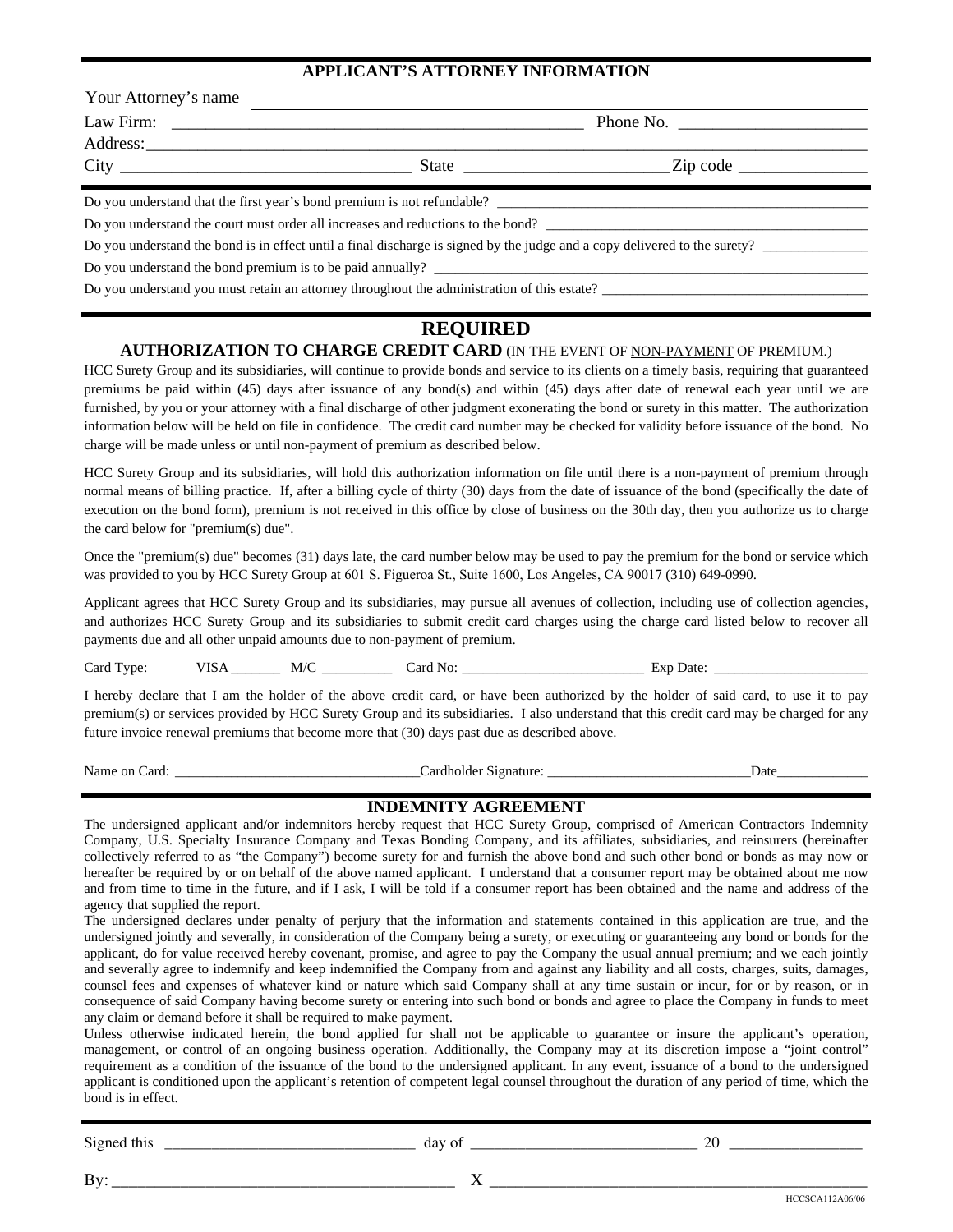# **Protecting the Privacy of Information**

**(California and Montana Residents)**

You have a relationship with one or more of the following HCC Surety Group ("HCCS") of companies: American Contractors Indemnity Company, Texas Bonding Company and/or U.S. Specialty Insurance Company. Each HCCS company is committed to protecting your privacy by keeping the nonpublic personal information we collect from you confidential and secure. This policy applies to our relationships with individual consumers who inquire about and/or obtain products or services from HCCS for personal, family and household purposes. Please read this Privacy Policy that details HCCS's information use policies and practices.

#### **Strict Security Measures**

HCCS takes the security of information very seriously and has established security standards and procedures to prevent unauthorized access to customer information. In addition, HCCS has policies and procedures to limit employee access to information only to those employees with a business reason for accessing such information.

#### **Why HCCS Collects Information**

HCCS collects information about you to:

- Accurately identify you;
- Properly evaluate your request for a bond; and
- Comply with certain laws and regulations.

#### **Information We Collect**

HCCS may collect the following types of nonpublic personal information from you and outside sources:

- Data you provide on your application and other forms you provide HCCS, such as name, address and occupation;
- Your transactions with HCCS, such as your account balance, payment history and claims history;
- Credit history from consumer reporting firms.

HCCS has established procedures so that the information we collect is accurate, current and complete. You have the right to access and request correction of recorded nonpublic personal information and may do so by referring to HCCS's Notice of Information Practices statement below. You should also be aware that information obtained from a report prepared by an insurance-support organization may be retained by the insurance-support organization and disclosed to other persons.

#### **Information We Share**

Depending on the type of relationship you have with HCCS, we may share or disclose the information we collect from you, such as your claims history and payment history, with HCCS affiliates, as well as with unaffiliated third parties, to the extent necessary to service you and your bond as completely as possible. HCCS reserves the right to share all information we collect as this policy describes.

Under the law, HCCS is permitted to share identification information with its affiliates, as well as information related to the transactions and experiences we have with our customers. We also disclose information to complete transactions initiated by you when you request or authorize the disclosure, or if the disclosure is required by law. At times it is necessary to disclose information to enforce or apply the terms and conditions of any agreement we have with you and to protect the rights, property, or safety of HCCS, our customers, or others. This includes exchanging information with other companies and organizations, including governmental law enforcement authorities, to detect or prevent fraud, criminal activity, material misrepresentations or material non-disclosures in connection with insurance transactions.

We may also disclose the information we collect from you to nonaffiliated third parties, as permitted by law. For example, we may provide information to:

- Outside companies to perform services on our behalf, such as data analyses, bill payment and collection services;
- Government and administrative entities to respond to subpoenas, search warrants, orders and audits;
- Reinsurers and financial auditors:
- Another party, or its representative, involved in the purchase, sale or merger of all or part of HCCS and its affiliates.